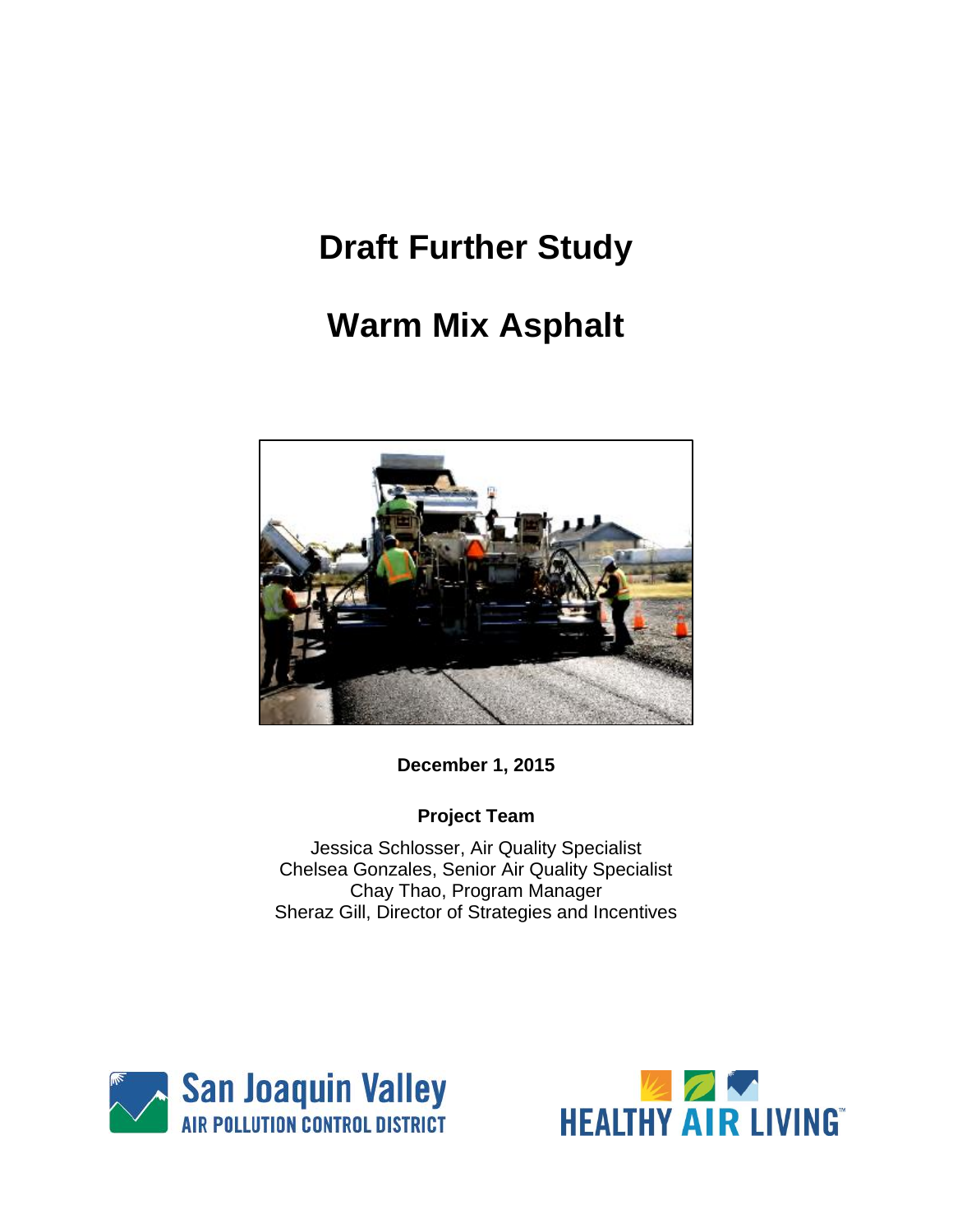# **Table of Contents**

| V. POTENTIAL EMISSION REDUCTIONS CAN BE NEGATED  8   |  |
|------------------------------------------------------|--|
| VI. CHALLENGES FOR IMPLEMENTING WMA IN THE VALLEY  9 |  |
|                                                      |  |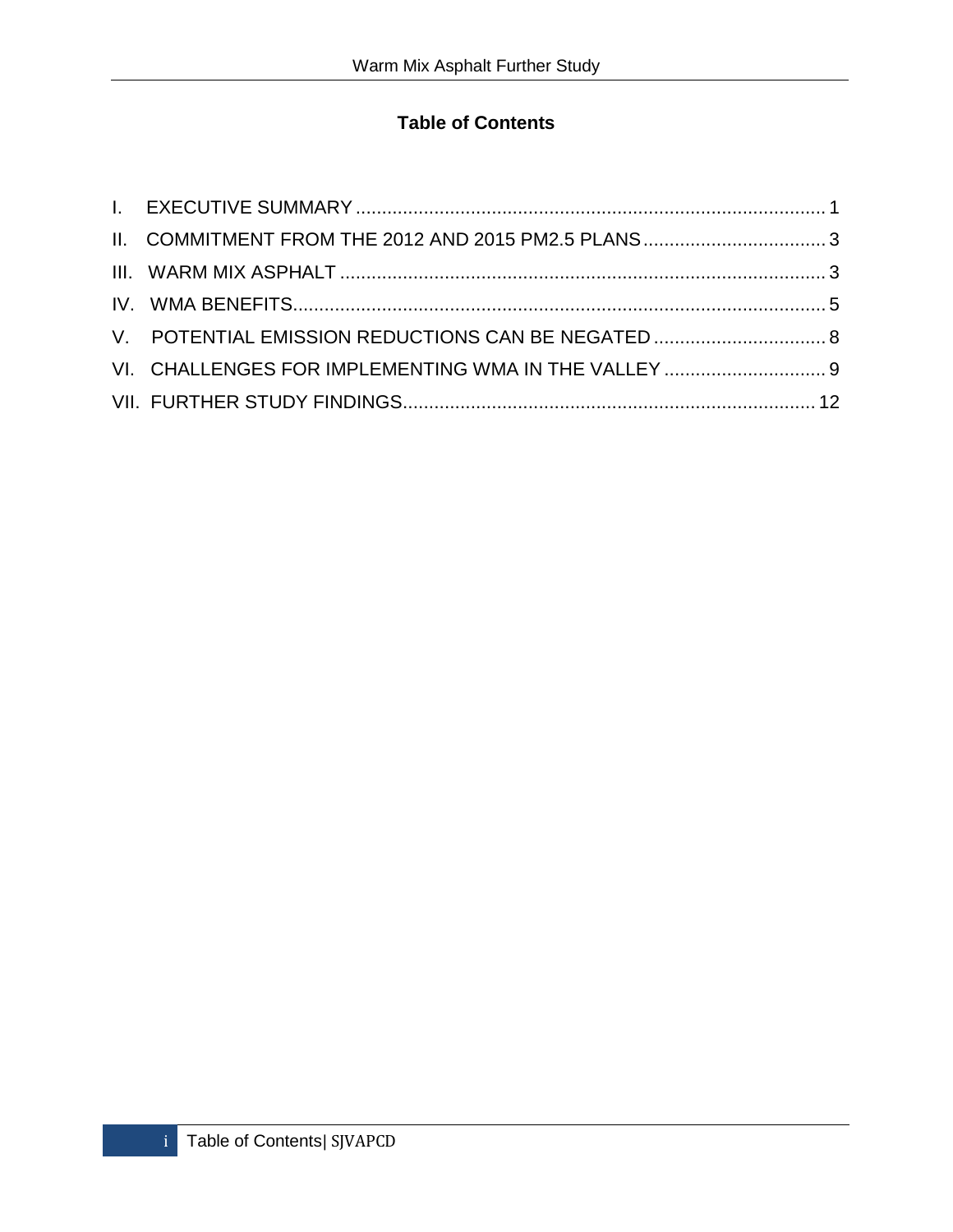# **I. EXECUTIVE SUMMARY**

The San Joaquin Valley Air Basin (Valley) faces unique and unprecedented air quality challenges in attaining National Ambient Air Quality Standards (NAAQS). The San Joaquin Valley Air Pollution Control District (District) must explore all available emission reduction opportunities in order to demonstrate attainment for multiple federal ozone and PM2.5 standards in the coming years. In an effort to leave no stone unturned, the District conducted a study to identify how to best promote lower emission asphalt production practices. Using warm mix asphalt (WMA) instead of hot mix asphalt (HMA) results in lower temperatures required for production, storage, and transport. This can lead to less fuel consumption, resulting in potential cost savings and emissions reductions. The District collaborated with asphalt industry stakeholders and policy makers in developing this further study in order to gain an understanding of the use of warm mix technologies in the Valley and identify potential opportunities and barriers for adoption of this technology. As a result of this effort, the District found the following:

# **1. WMA is a Potential Alternative to HMA**

WMA has been used in Europe since 1997 and the United States (U.S.) since 2002. Several iterations of the technology have been developed for a variety of road applications. Case study results suggest that WMA performance can be equal to or better than that of HMA in certain instances, although more evidence will be required to demonstrate its reliability in climates like the Valley.

# **2. WMA Offers Benefits Compared to HMA**

Although switching from HMA to WMA may require plant modifications, more precise moisture control in some cases, and an overall higher cost, WMA offers benefits over HMA including:

- Potential reduced fuel consumption
- Improved performance during paving in cooler climates
- Extended transportation and compaction window
- Safer working conditions

# **3. Potential Emissions Reductions Can be Negated**

Using WMA instead of HMA shows promise for reducing emissions associated with the production of asphalt. Lower temperatures required for production, storage, transport, and application translates to potentially lower fuel consumption, which could lower the emissions associated with the fuel consumed. Additionally, lower temperatures could result in lower direct emissions of volatile organic compounds (VOCs) at the work site. However, the emissions reductions from fuel savings could potentially be negated in certain long haul transport cases. In order to extend the hauling benefit, WMA could be heated to HMA temperatures in order to keep the material workable for even longer periods of time, thus reducing the fuel savings and eliminating potential emissions reductions.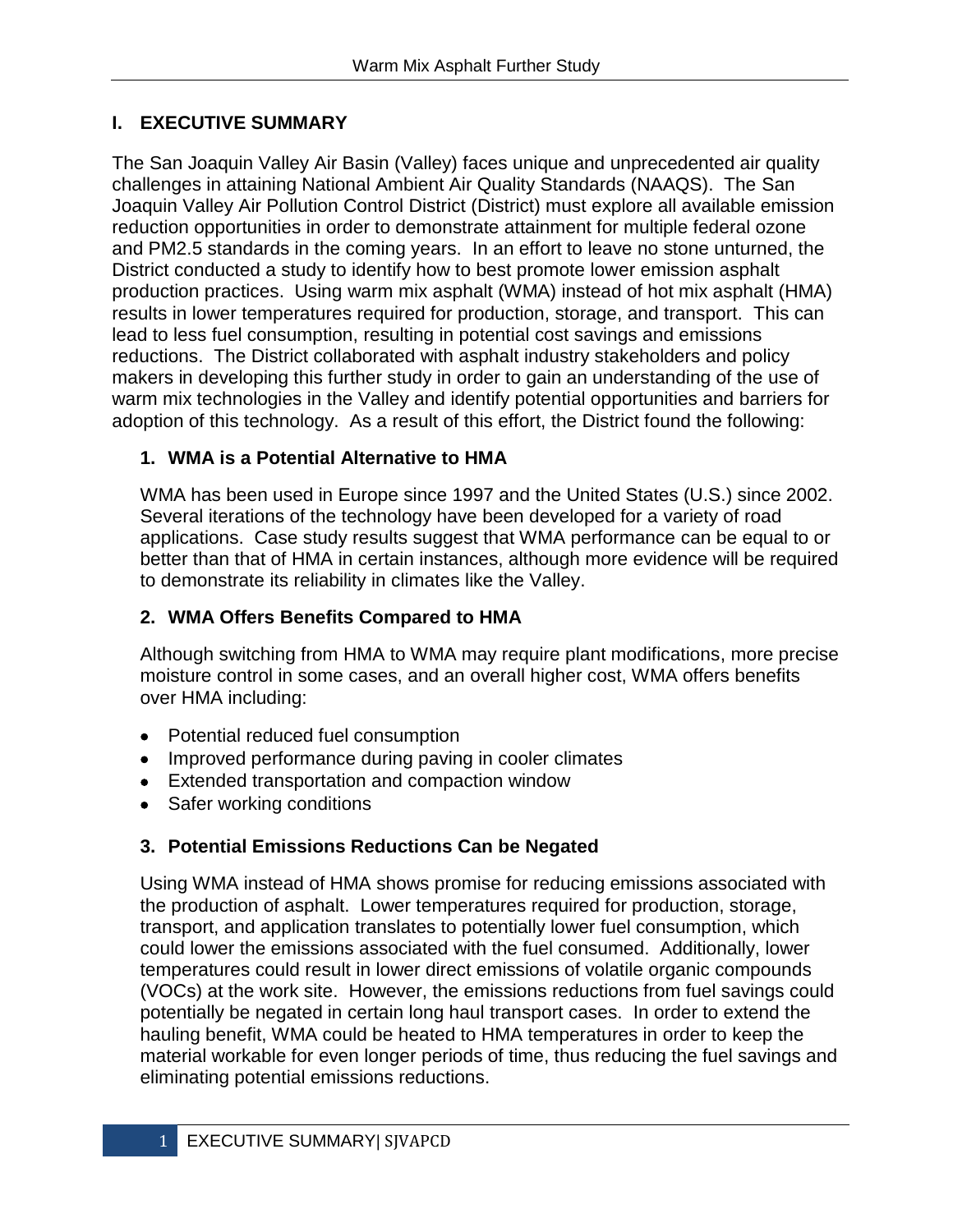## **4. WMA has Several Challenges in the Valley**

While the WMA markets are developed and growing in other states, there are still several uncertainties that may limit the adoption of WMA technologies in the Valley. Some of these barriers include:

- Uncertainties in performance with WMA in the Valley
	- $\circ$  Insufficient number of pilot projects to demonstrate viability in the Valley
	- o Durability demonstration
	- o Longevity demonstration
- Poor cooling in the Valley's hot summer climate
	- o More time required to cool to necessary temperature
	- o Longer periods of road closures due to increased cooling time
	- o Increased costs due to longer periods of road closures
- Lack of accepted WMA specifications and guidelines in California
	- o Lack of awareness of WMA
- Lack of confidence in WMA
- Higher cost associated with WMA
	- o Retrofit or new equipment required
	- o Additional cost of chemical additives
- Low demand

Based on the above findings and in order to continue evaluating and promoting the use of WMA in the Valley, the District recommends the following:

- 1. **Encourage additional pilot projects to assess viability and life cycle of WMA in the Valley.**
- 2. **Encourage Caltrans to further develop WMA specifications.**
- 3. **If found to be feasible in the Valley, work with stakeholders to educate and encourage WMA usage as a means of implementing additional pilot projects.**
- 4. **Meet with stakeholders as necessary.**
- 5. **If found to actually reduce emissions and be feasible, consider including WMA as an ISR mitigation measure.**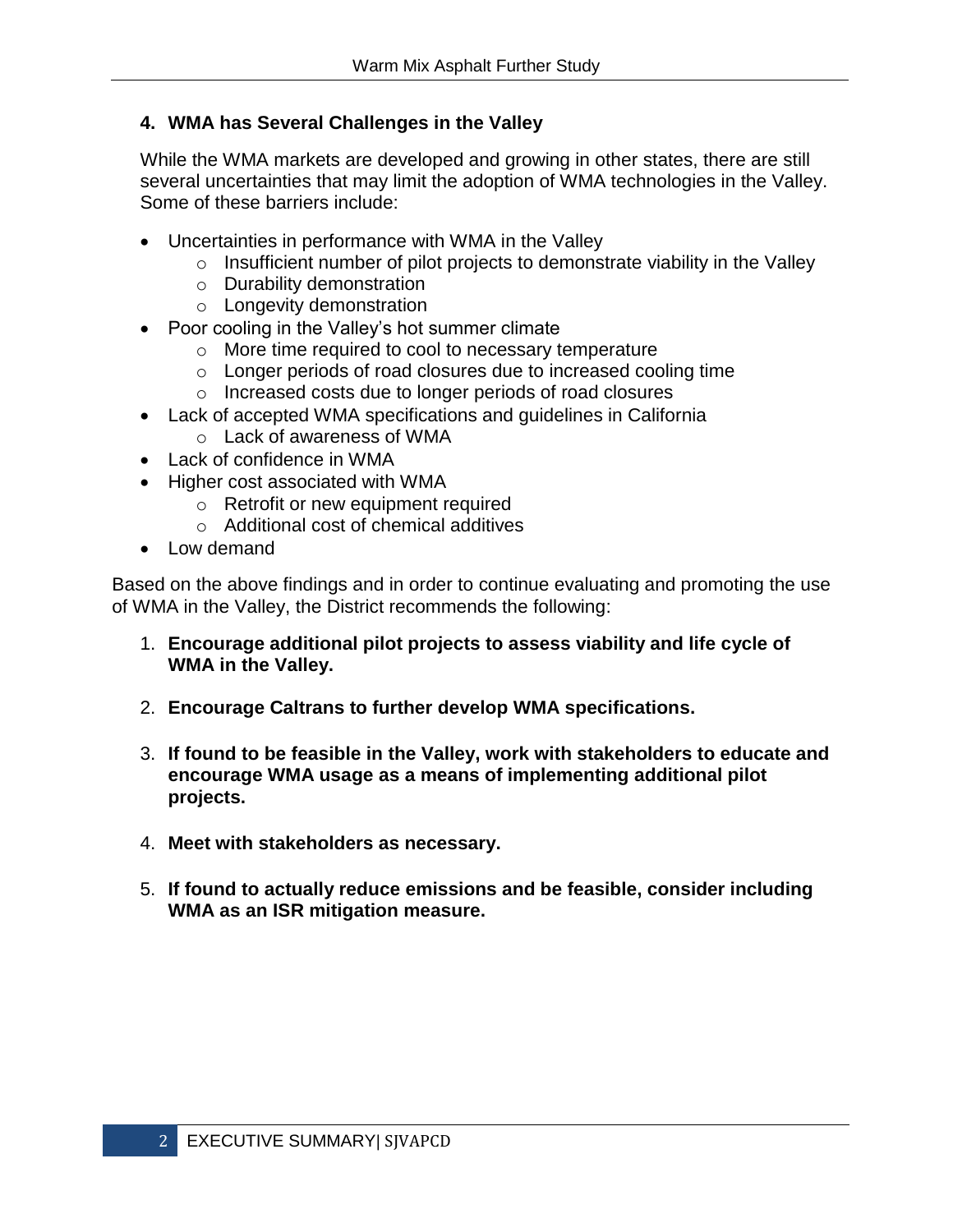## **II. COMMITMENT FROM THE 2012 AND 2015 PM2.5 PLANS**

Liquid asphalt production and paving in the Valley contributes 0.160 tons per day (tpd) of oxides of nitrogen (NOx) emissions across the entire Valley. While these emissions are low and do not significantly contribute to elevated PM2.5 levels in the Valley, the District has adopted a "no stone left unturned" policy when identifying potential emission reduction opportunities. As such, the District made a commitment in the *2012 PM2.5 Plan* and *2015 Plan for the 1997 PM2.5 Standard (2015 PM2.5 Plan)* to evaluate the feasibility of WMA as an alternative to HMA to reduce NOx emissions from this source category. This further study includes the following elements:

- 1. Evaluate opportunities to further encourage transportation and county agencies to continue transitioning from HMA to WMA as feasible. As part of this evaluation, the District will explore the potential feasibility of additional control measures and granting mitigation credits for WMA usage through the District's Indirect Source Review (ISR) program.
- 2. Evaluate potential outreach and education opportunities for encouraging project developers/construction managers to increase their adoption and implementation of WMA.

This study was conducted with significant interaction and input from stakeholders, including asphalt pavement plant operators, road construction companies and contractors, county and city planning departments, pavement plant consultants, and state and federal policy makers.

On October 8, 2015, District staff held a kick-off meeting with several members of the local California Department of Transport (Caltrans) district, a representative from a local pavement production facility, and an experienced local public works engineer. This initial meeting gave insight into the regional issues that affect the adoption of WMA technologies here in the Valley and shed light on WMA barriers that were not addressed in the District's extensive literature review. Meeting attendees were also helpful in providing the District with additional contacts for further investigation. On October 28, 2015, the District conducted a larger and more comprehensive meeting with members from public works departments, local pavement plants, California Asphalt Pavement Association (Cal APA), Caltrans, Federal Highway Administration (FHWA), California Air Resources Board (CARB), and the Environmental Protection Agency (EPA). Following a presentation by District staff, attendees were asked a number of questions regarding their experiences with WMA. Through extensive stakeholder input during and following these meetings, the District was able to assess the challenges that still must be overcome before promoting WMA in the Valley. This report discusses the technological, economical, and practical efficacy of WMA use throughout the Valley.

#### **III. WARM MIX ASPHALT**

Asphaltic concrete is used worldwide for road construction. An asphaltic concrete mix consists of aggregate and liquid asphalt. The aggregate is comprised of rocks of varying size, angularity, and hardness. Liquid asphalt is a natural hydrocarbon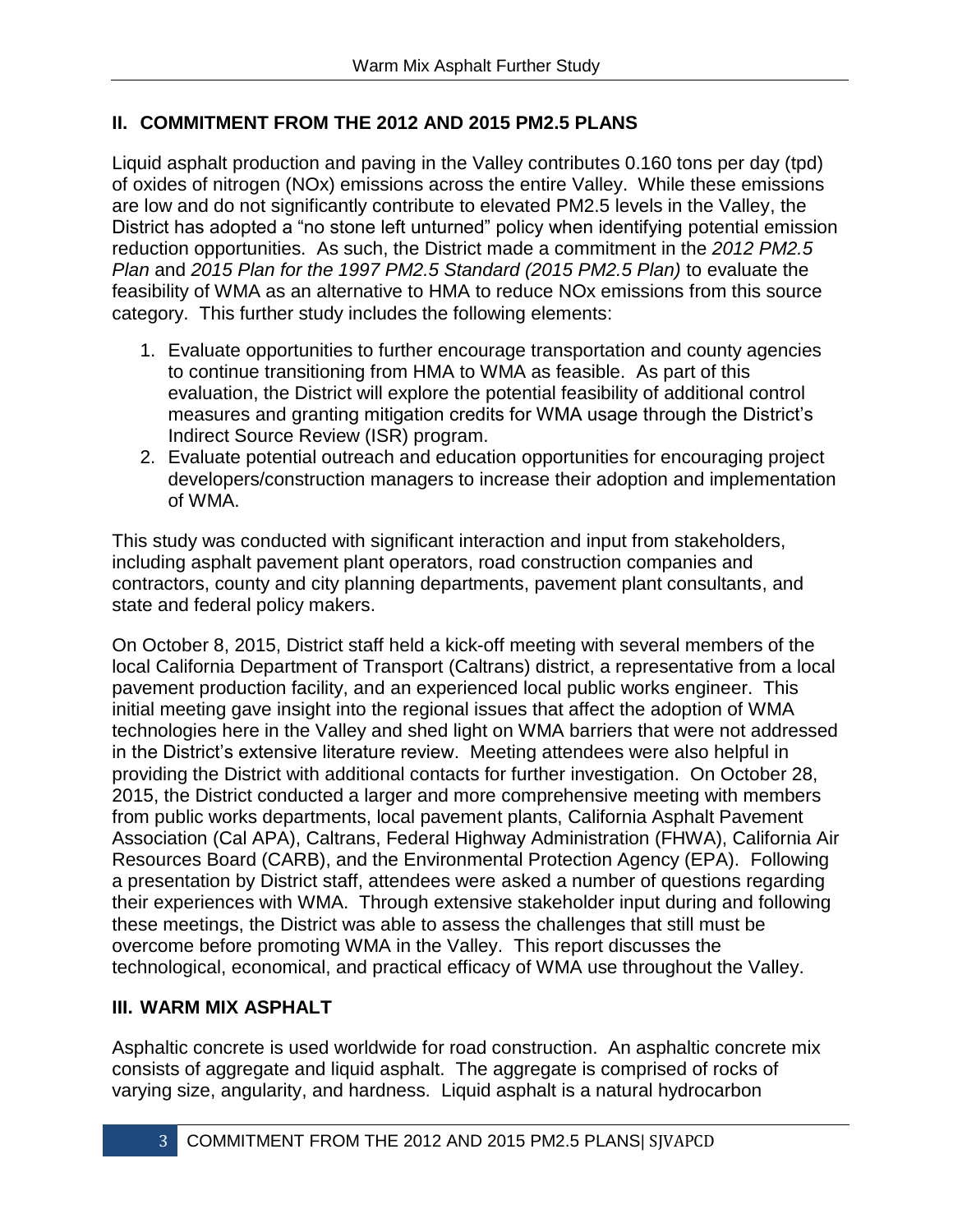substance primarily derived from the heaviest part of petroleum crude oil and is used to bind the aggregate to create a strong, durable material for an assortment of road conditions. The final mixture is brought to the construction site, poured, and compacted to become highways, roads, and parking lots.

The durability and longevity of the final pavement product depends on the asphalt mixture components and the quality of compaction during the final paving stages. In the end, all asphaltic concrete must meet a host of construction specifications (specs), which can vary depending on the type of road. These specs can include a certain temperature, density, and smoothness of the road required by state or local regulations. To achieve these specs, contractors must ensure a high level of control when pouring and compacting the asphaltic concrete. This control is reliant on the quality and workability of the asphalt mixture.

Conventional road asphaltic concrete is unworkable at ambient temperatures. Heating the asphalt mixture to temperatures greater than 300°F (>150°C) temporarily reduces the viscosity (the "thickness" of the liquid) and allows for mixing, pouring, and compacting of the material. This mixture is appropriately deemed hot mix asphalt (HMA) due to the hot temperatures needed during production and paving. The primary emissions source from asphaltic concrete production comes from the combustion of the diesel or natural gas fuel used to heat the dryers, hot bins, and mixers to these extreme temperatures.

In order to reduce fuel costs, European and American companies developed several techniques, collectively known as warm mix asphalt (WMA), to increase the workability of asphalt by lowering the viscosity at temperatures as much as 100°F below that of HMA. The lower temperatures require less fuel and therefore have the potential to decrease emissions from asphalt production. The use of WMA in the U.S. has been growing steadily since the first test section was completed in 2004 at Auburn University's National Center for Asphalt Technology (NCAT)<sup>1</sup>. In 2012, WMA represented an estimated 30% of the total asphalt market in the U.S. FHWA has chosen WMA for rapid deployment under its Every Day Counts (EDC) initiative. The EDC initiative is, "designed to identify and deploy innovation aimed at reducing the time it takes to deliver highway projects, enhance safety, and protect the environment."

# *WMA Techniques*

WMA is defined as an asphalt mixture that is produced at a temperature of 270˚F or less. In order for WMA to be workable at these lower temperatures, it is formed using one of two different techniques. The first technique is mechanical alteration of the asphalt properties. Mechanical methods include, but are not limited to, adding watercontaining products or water-based foaming processes to the mixing step during asphalt production. Water foaming is the most common of the mechanical techniques and has been used in various WMA applications throughout the nation. All mechanical methods require some plant modifications, including adding new equipment and changing

 $\overline{\phantom{0}}$ <sup>1</sup> "Public Roads" FHWA. Retrieved from: <https://www.fhwa.dot.gov/publications/publicroads/10julaug/05.cfm>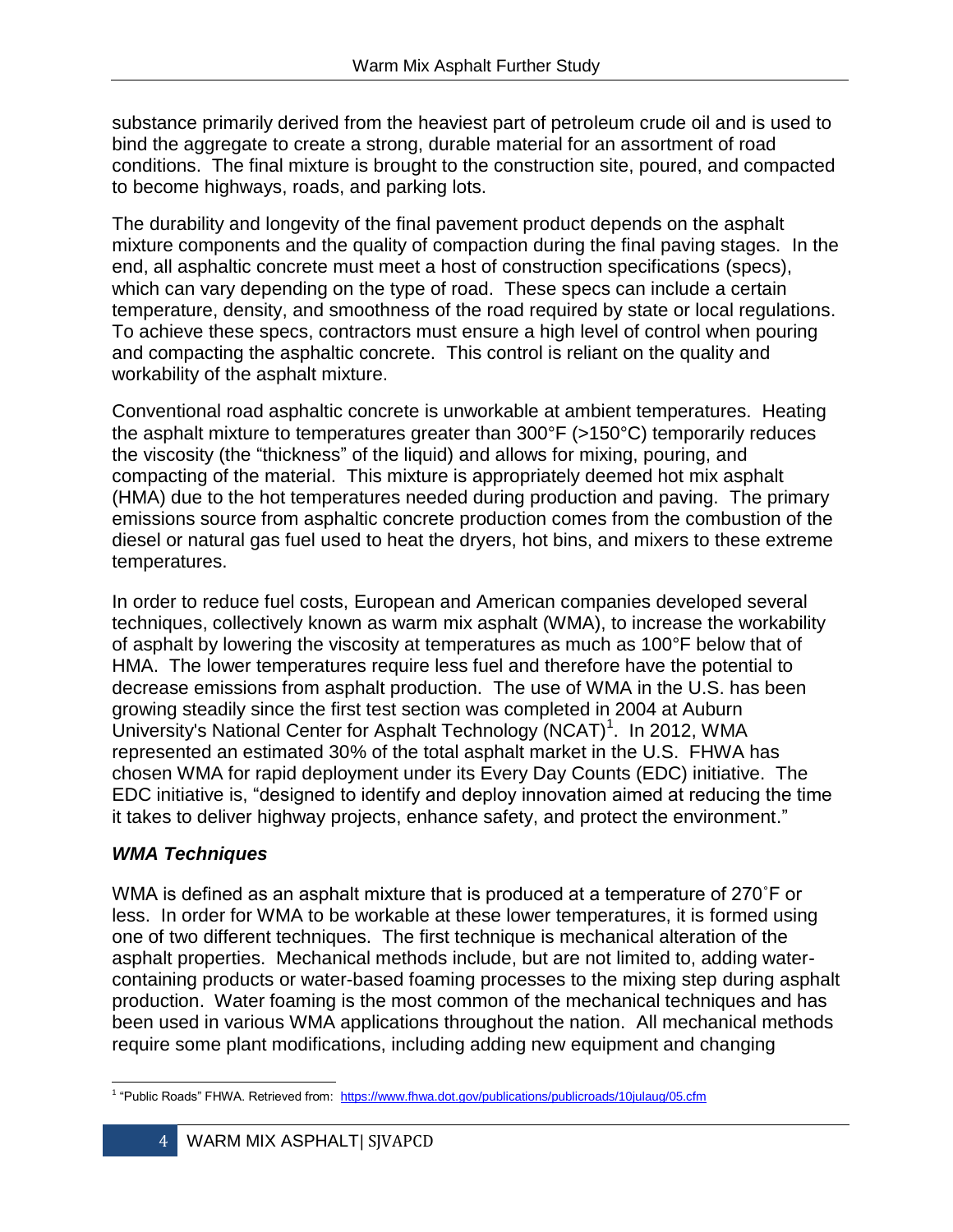production practices. Mechanical methods for WMA have been shown to reduce the production temperature by 0-35 $\mathrm{P}$ .<sup>2</sup>

The other technique for WMA production is the addition of chemicals in order to alter the asphalt properties. Chemical additives include, but are not limited to, organic wax, cationic surfactants, surface-active agents, processing aids, and polymers. Additive dosages range from 0.2% to 3% by mass or weight. Chemical additives for WMA have been shown to reduce the production temperature by  $10-100^{\circ}F$ . <sup>2</sup> While the transition to the mechanical WMA methods require change to the production facility, requiring additional investments, the use of additives can be accommodated with minimal alteration to existing asphalt plant and production technology. However, with this technique, additives would be used in every batch and would still result in increased production costs.

In addition, both WMA technologies generally require more finesse in controlling moisture in the aggregate and in the overall system operation, such as tuning of the burner to run efficiently at lower temperatures. This requires training and education of operators and engineers before transition to WMA production at any HMA facility.

## **IV. WMA BENEFITS**

WMA has been used in the U.S. for over a decade primarily for fuel cost savings and other reasons beyond air pollution control. Ongoing lab studies, accelerated pavement testing, and field testing have guided the implementation of WMA in California. Since 2010, Caltrans and the University of California Pavement Research Center have been evaluating WMA technology and its performance by testing the rutting and cracking performance, moisture sensitivity, durability, aging, and stability of multiple WMA products.<sup>3</sup> In the controlled testing environment, WMA has been shown to have equal or better overall performance, increased workability, potential energy savings, and safer working conditions compared to HMA.

#### *Improved Performance in Cooler Climates*

WMA provides improved workability and easier pavement compaction, which is critical to long-term performance of the road.<sup>4</sup> In cooler climates, this longer compaction window and slow cooling time provides superior in-place density, which is one of the most important metrics of a successful pavement project. Asphalt becomes more workable as the viscosity decreases. Figure 1 is a plot of viscosity as related to temperature for two different asphalt mixtures. The compatibility range of an asphalt mixture is a measure of the range of temperatures during which the material is able to be rolled to the final density and smoothness specs prior to cooling and opening for

l <sup>2</sup> Asphalt Pavement Association of Michigan Presentation. Retrieved from[: http://www.apa-mi.org/docs/2013LRW-](http://www.apa-mi.org/docs/2013LRW-WarmMixAsphalt.pdf)[WarmMixAsphalt.pdf](http://www.apa-mi.org/docs/2013LRW-WarmMixAsphalt.pdf)

<sup>&</sup>lt;sup>3</sup> Jones et al. *Research Findings on the Use of Warm-Mix.* Retrieved from[: http://ra-foundation.org/wp-content/uploads/2013/02/040-](http://ra-foundation.org/wp-content/uploads/2013/02/040-PAP_060.pdf) <u>[PAP\\_060.pdf](http://ra-foundation.org/wp-content/uploads/2013/02/040-PAP_060.pdf)</u><br><sup>4</sup> MyAsphaltPavingProject.Com. (2011). "What are the Specifications?" Retrieved from

<http://www.myasphaltpavingproject.com/whatisasphalt/what-are-the-specifications>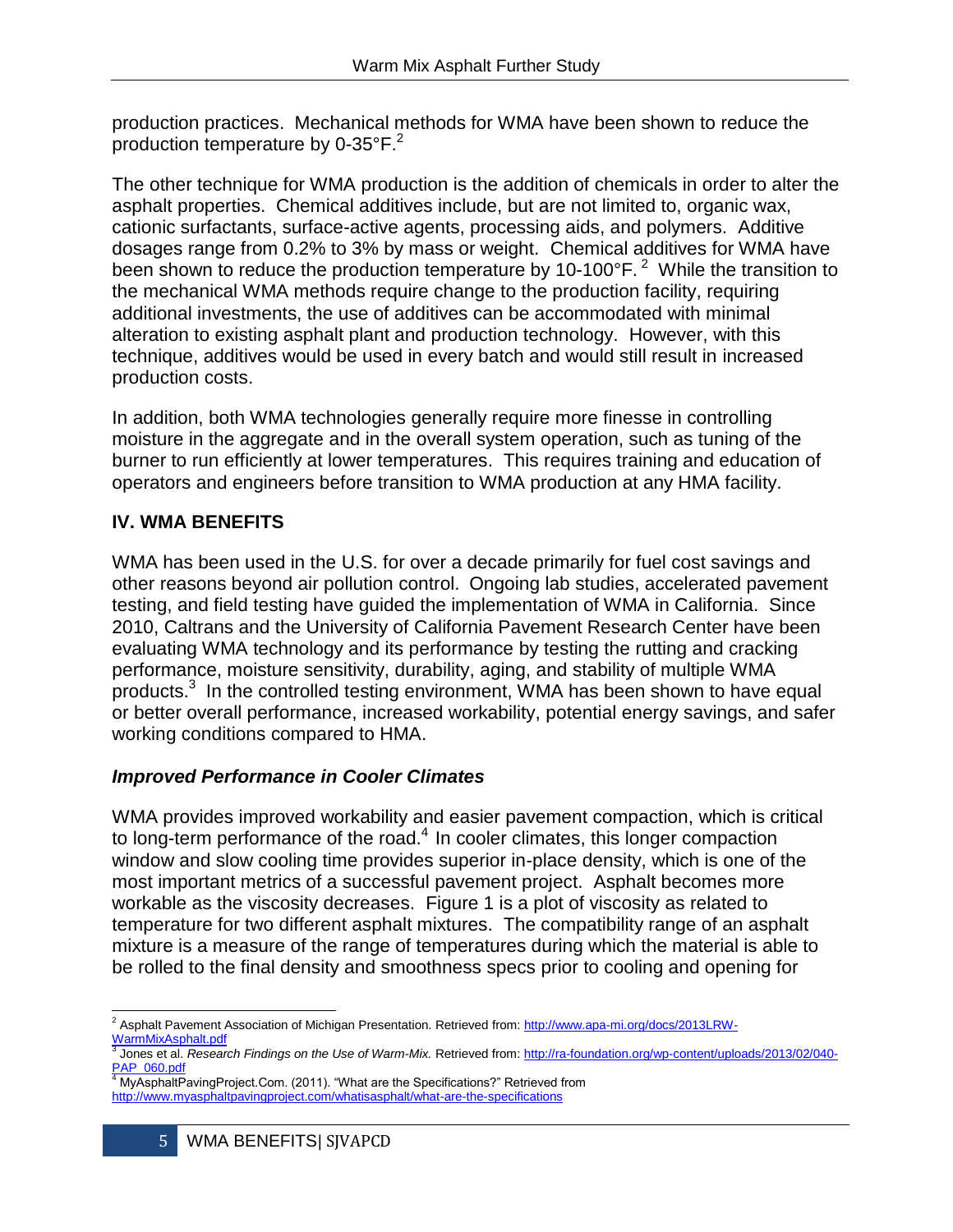traffic operations. Conventional HMA, labeled in the figure as "Liquid AC," is compactible only at higher temperatures. The WMA, labeled as "Foamed AC", has a larger compactability range.



# *Figure 1 Viscosity of Two Asphaltic Concrete (AC) Mixtures Plotted Over a Range of Production Temperatures <sup>5</sup>*

## *Safer Working Conditions*

The lower mixing and paving temperatures of WMA has the potential to minimize visible smoke and odor emissions. These emissions consist of particulate matter,  $CO<sub>2</sub>$ , and VOCs. One study indicates that fumes released at the paving site are reduced at a rate of 50% for each 10°C.<sup>6</sup> The lower temperatures also create cooler working conditions for the asphalt workers. Less fumes and odor reduces the public nuisance of placing asphalt and improves worksite safety for the construction team.

## *Extended Transport Time*

WMA allows for longer (slower) cooling periods than HMA. Slower cooling means the material can be hauled longer distances or compacted during a longer window of opportunity before the material begins to become too viscous and unworkable. Improved hauling time allows the material to be transported to more remote locations and introduces more flexibility in transportation schedules. Additionally, a longer cooling window allows the material to be compacted at safer, lower temperatures for a longer period of time.

 $\overline{\phantom{0}}$ <sup>5</sup> Astec Products Brochure (2015). Retrieved from:<http://www.astecinc.com/products/liquid-additives/warm-mix-systems.html>

<sup>&</sup>lt;sup>6</sup> EAPA (2010). Retrieved from[: http://www.eapa.org/usr\\_img/position\\_paper/the\\_use\\_of\\_warm\\_mix\\_asphalt\\_january\\_2010.pdf](http://www.eapa.org/usr_img/position_paper/the_use_of_warm_mix_asphalt_january_2010.pdf)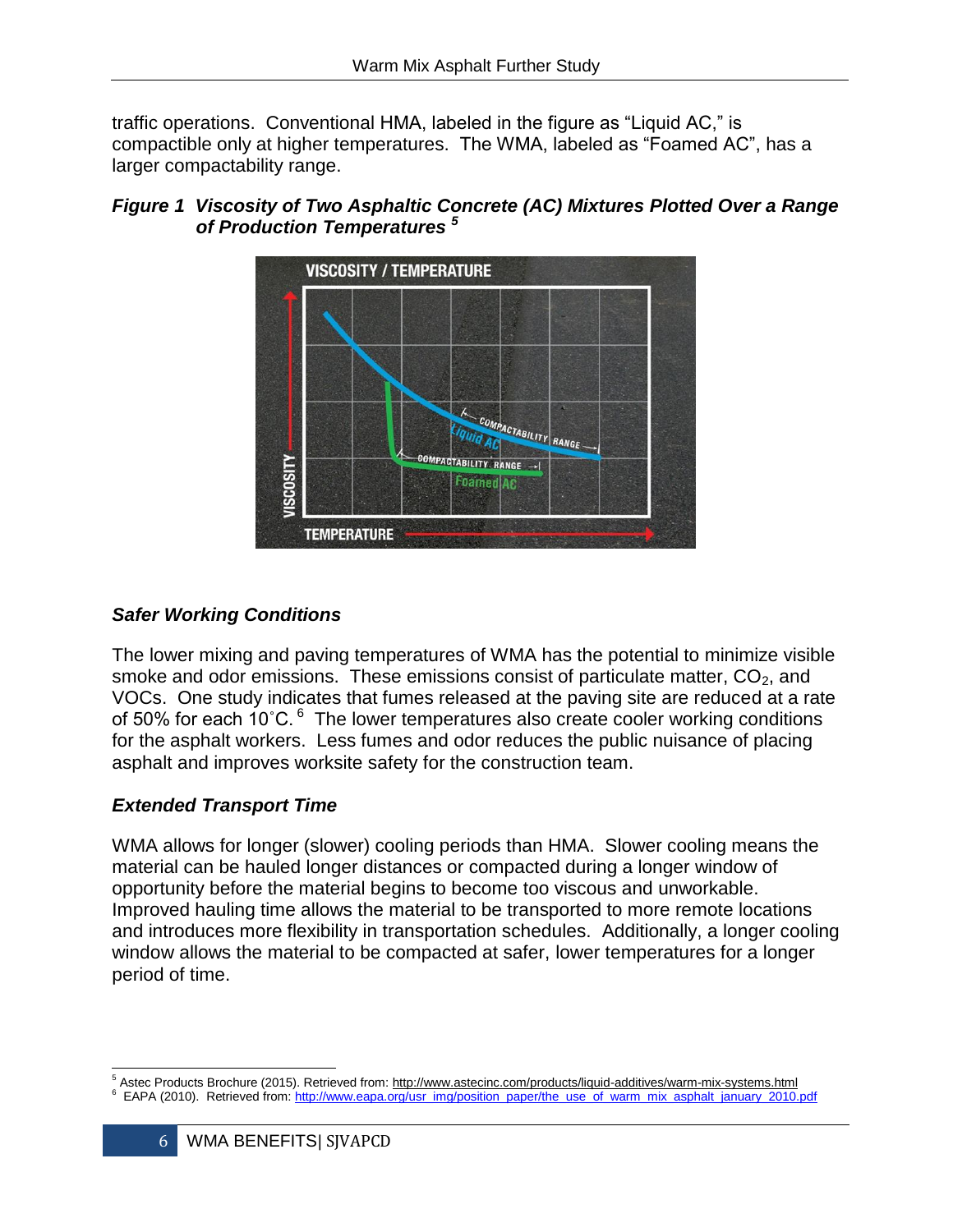#### *Potential Energy and Cost Savings*

By lowering the production, storage, transport, and placement temperatures, manufacturers require less fuel to heat aggregate and liquid asphalt. These energy savings can potentially offset the cost of additives or needed modifications to plants, especially where energy costs are high. Reduced plant temperatures may also cause less wear on plant equipment, thus reducing plant maintenance costs.<sup>7</sup>

Assessments outside of the Valley have shown potential for reduced costs. Although production facilities must modify some aspects of their plant by installing additional equipment in order to accommodate WMA technologies, the hauling, laydown, and compaction equipment do not need to change. The initial incremental cost of WMA over HMA is primarily due to the foaming equipment or additive chemicals used at the time of production. Over time, as WMA demand increases, the cost and fuel savings associated with WMA has the potential to outweigh the cost to purchase the WMA technology.

Additionally, the low temperatures used in WMA production allows for higher percentages of recycled highway materials to be used in the mixture with no effect on ultimate pavement performance. This type of mixture is called reclaimed asphaltic pavement (RAP).<sup>8</sup> The low temperatures of WMA result in less aging of the old recycled material, so a larger ratio of reclaimed aggregate can be used to meet the same aging properties as HMA with recycled aggregate. The use of RAP is less expensive than producing an asphalt mixture completely from raw materials, and additional savings can be generated from avoiding landfill disposal or recycling fees. The cost savings gained from using RAP could potentially further offset costs for additives or required plant modifications needed for WMA production. Fuel savings, an increase in reclaimed asphalt pavement content, and reductions in fuel and labor during the process of installing WMA could translate to reduced costs for WMA projects over time.

#### *Potential Emissions Reductions*

Table 1 shows an estimate of the maximum potential NOx emissions reductions as a result of the complete transition from HMA to WMA at all asphalt production sites in the Valley. This estimate is not intended to reflect an estimate of realistic potential emissions reductions given the lack of information and potential implementation issues associated with converting from HMA to WMA. The District's 2017 emissions inventory from the *2015 PM2.5 Plan* estimates 0.160 tpd of NOx emissions from asphalt production at all 19 asphalt production facilities in the Valley. While fuel savings for WMA at production facilities have been reported to be from 20% to over 50% for some WMA technologies, U.S. studies have reported actual burner fuel savings of zero to

l  $^7$  Caltrans. (2013, April). Caltrans Activities to Address Climate Change: Reducing Greenhouse Gas Emissions and Adapting to Impacts. Retrieved from[: http://www.dot.ca.gov/hq/tpp/offices/orip/climate\\_change/documents/Caltrans\\_ClimateChangeRprt-](http://www.dot.ca.gov/hq/tpp/offices/orip/climate_change/documents/Caltrans_ClimateChangeRprt-Final_April_2013.pdf)[Final\\_April\\_2013.pdf](http://www.dot.ca.gov/hq/tpp/offices/orip/climate_change/documents/Caltrans_ClimateChangeRprt-Final_April_2013.pdf)

<sup>8</sup> Canadian Asphalt Institute Presentation (2009). Retrieved from:

[http://www.captg.ca/docs/pdf/09presentations/Wednesday%20PM/Warm%20Mix%20Asphalt\\_Sandy%20Brown.pdf](http://www.captg.ca/docs/pdf/09presentations/Wednesday%20PM/Warm%20Mix%20Asphalt_Sandy%20Brown.pdf)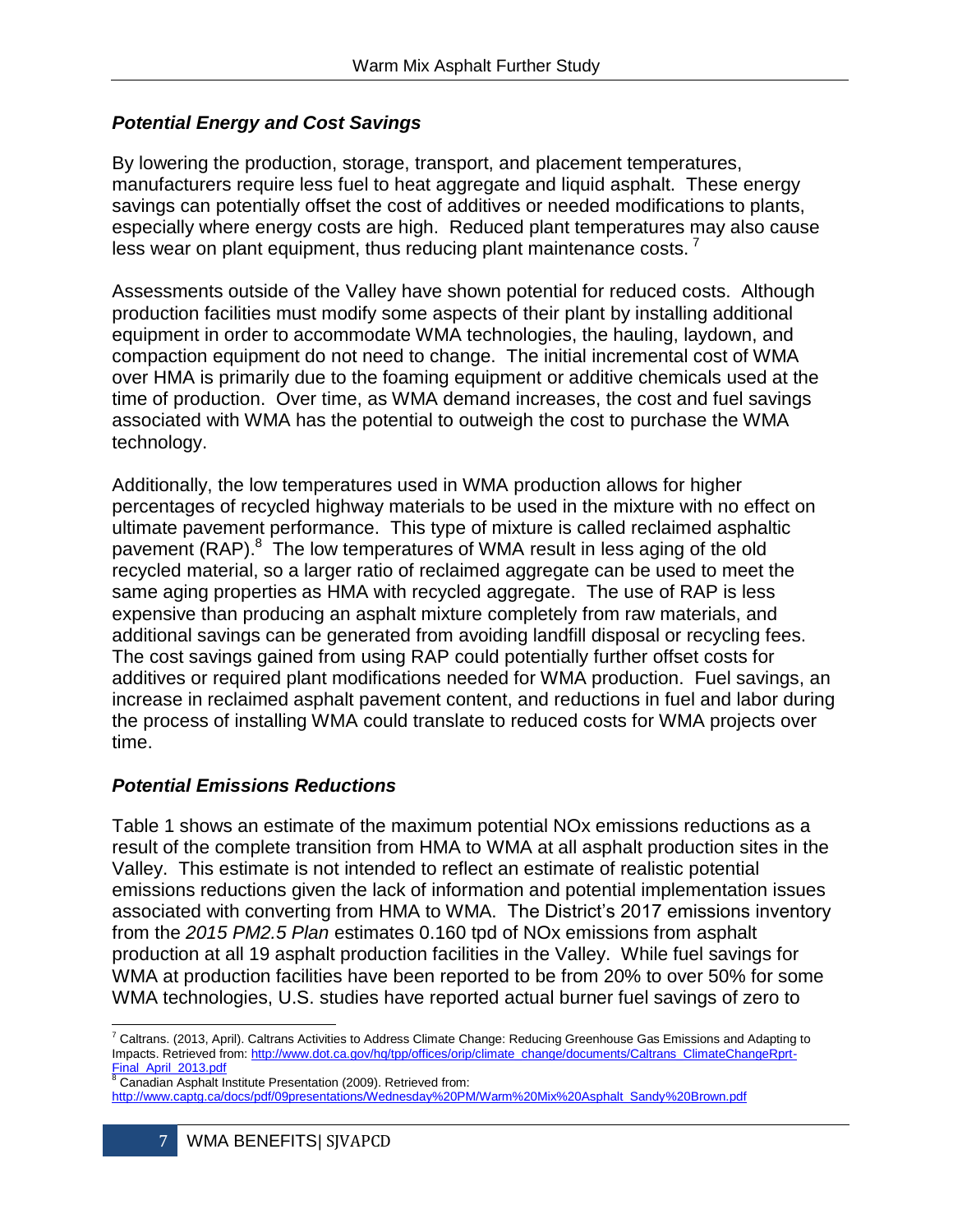40%, with the average typically around  $30\%$ . If every plant changed completely from HMA to WMA, there would be an estimated 0.048 tpd in NOx emissions reductions Valley-wide. This is a small potential emission reduction opportunity, especially considering the investments asphalt plants would have to incur to allow for the production of WMA at their plants.

#### *Table 1 Potential Emissions Reductions if all Valley Plants Changed all HMA to WMA*



# *Potential GHG Reductions*

In response to climate change objectives, Caltrans included WMA in an April 2013 report as an activity to reduce GHG emissions and adapt the state's transportation system to prepare for the impacts of climate change. As stated in this report, Caltrans identified that WMA can reduce production temperatures by 35-100°F compared to conventional HMA, potentially yielding 30% fuel savings and an 18% reduction in the overall GHG emissions associated with manufacturing, mixing, and laying the asphalt.

# **V. POTENTIAL EMISSIONS REDUCTIONS CAN BE NEGATED**

While emissions reductions are possible due to the fuel savings benefits of WMA, these reductions could be negated if standard WMA production temperatures are exceeded. During the District's research, asphalt production and paving experts stated that contractors around the state have requested WMA be heated to high temperatures for the purpose of extending transport time. WMA is already ideal for long transport due to the longer cooling period, so contractors ordering asphalt for remote locations take advantage of this property and attempt to further extend the hauling benefit. In this case, the WMA would be produced at HMA temperatures in order to keep the material workable for longer periods of time. This practice eliminates the fuel savings and leads to no difference in emissions from HMA. Any fuel or emissions savings will not be realized if there is no consistency in practice in keeping the temperatures lowered.

While transportation emissions should be the same regardless of material properties, the use of WMA for longer hauling distances may actually produce more emissions overall compared to HMA from the additional truck miles generated. With the initial

 $\overline{\phantom{0}}$ <sup>9</sup> [http://www.warmmixasphalt.com/submissions/may2009/08\\_Marks\\_wmatwgprovidence.pdf](http://www.warmmixasphalt.com/submissions/may2009/08_Marks_wmatwgprovidence.pdf)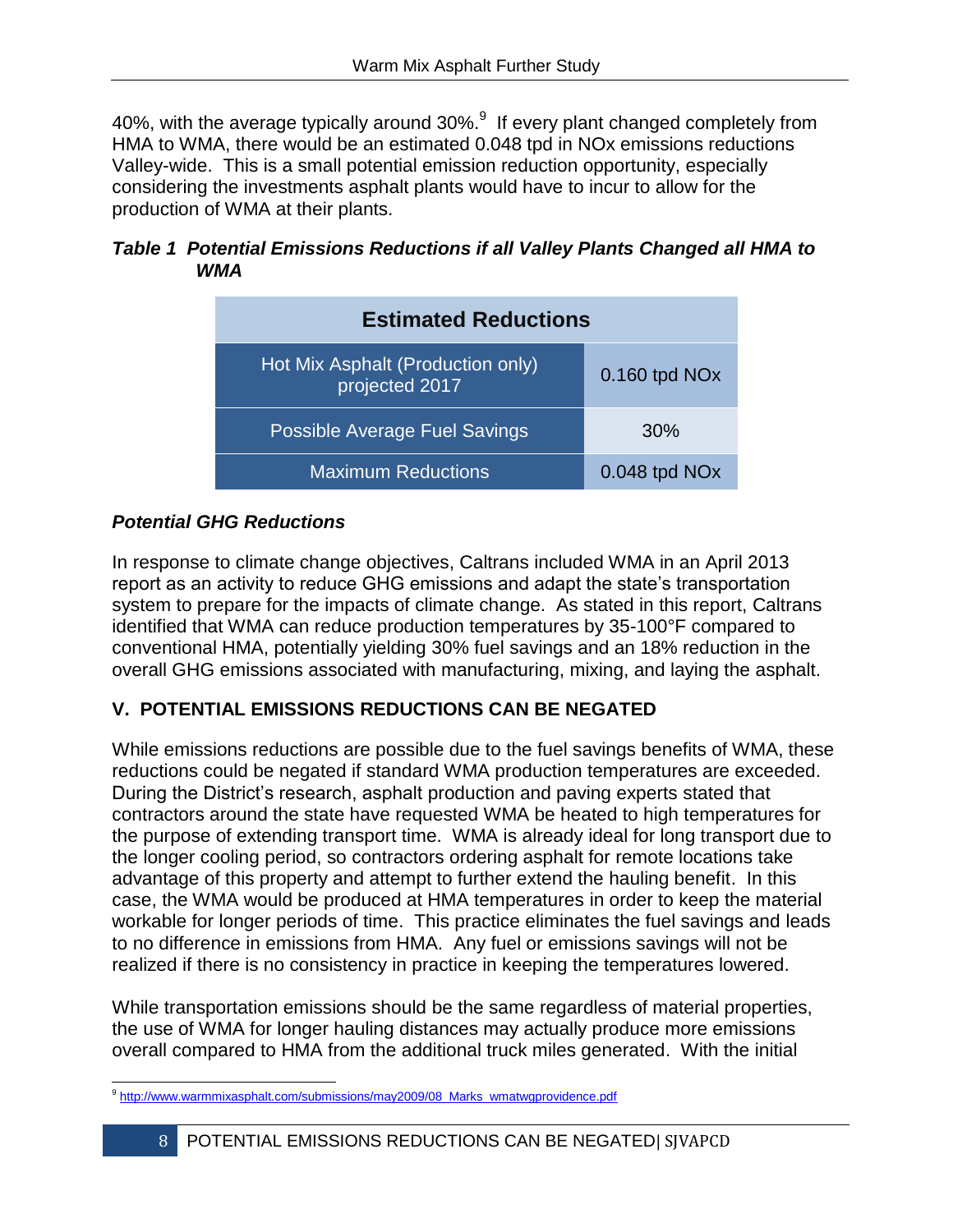limited number of Valley asphalt facilities producing WMA, contractors intending to use the material may need to travel further for WMA than HMA. The probability of longer hauling distances combined with the possibility of heating WMA to hotter temperatures may negate and actually increase emissions associated with the use of WMA compared to HMA.

## **VI. CHALLENGES FOR IMPLEMENTING WMA IN THE VALLEY**

There are several advantages of WMA over HMA, as demonstrated by successful WMA installation in many parts of the U.S. However, the District has identified a number of barriers for the adoption of WMA technology in the Valley based on extensive input from asphalt producers and road paving experts.

### *Uncertainties in Performance with WMA in the Valley*

Caltrans has been involved in a number of WMA performance studies since 2012, leading to a steady increase in adoption of WMA technology in some parts of the state. However, there are still a number of uncertainties in construction operations and pavement performance that limit WMA use here in the Valley. The ability of WMA to decrease fuel consumption and improve worksite conditions has been demonstrated in controlled environments and cooler climates, but there have been an insufficient number of studies to demonstrate viability in the Valley.

There have only been two Caltrans pilot projects for WMA in the Valley. One such project was a 5 mile stretch of highway laid on a hot day in 2014 in Kings County. After rolling out the material, the asphalt took much longer to cool and resulted in difficult compaction and extended lane closures, which significantly increased project costs. More pilot projects are critical to identifying these and other Valley-specific problems.

These uncertainties in paving operations and durability performance in the Valley extend to long-term concerns. Because WMA is relatively new, a full life cycle analysis has not yet been assessed here in California. While there are experiments that have simulated long-term erosion of WMA, the longevity and durability of WMA in the Valley's unique climate is unknown. If longevity of the WMA product is not known, the cost and emissions benefits cannot be assessed properly. For example, if a road paved with WMA has to be repaved earlier than it would have with HMA due to accelerated aging or poor durability, the emissions associated with that additional round of paving would offset any reductions achieved with WMA production. Depending on the difference in lifecycle, the WMA could actually have more lifetime emissions than HMA. While experiments indicate that this is not likely, Valley contractors and public works agencies will not transition to WMA until more is known about performance in the Valley.

## *Poor Cooling in the Valley's Hot Summer Climate*

Laying WMA in high heat can lead to poor compaction and delayed cooling. The difference in temperature between the ambient air and the asphalt mixture affects the rate of cooling. Reducing that temperature difference allows for longer (slower) cooling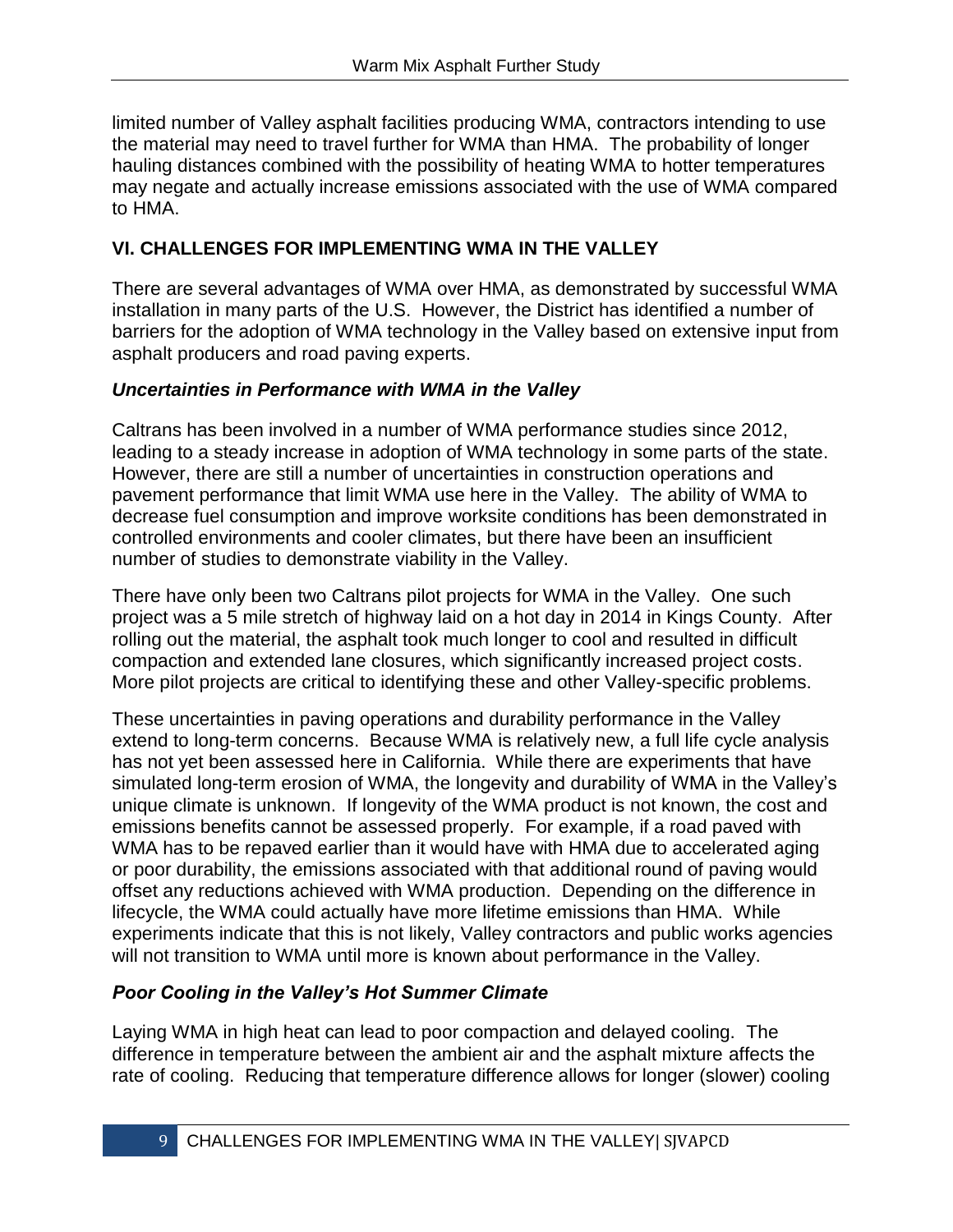periods and is part of what makes WMA a superior material to HMA in most uses. In addition, slower cooling means the material can be hauled longer distances and compacted at safer, cooler temperatures for a longer window of time. However, if that temperature difference is too small due to hot ambient temperatures, the material may not properly set or completely cool to the temperature approved for traffic use. Unfortunately, Valley summers are some of the hottest in the State, often reaching temperatures well above 100°F. Waiting for the asphalt to cool during typical Valley summer days can also cause significant project delays resulting in increased costs and longer periods of road closures. Pavement plant operators who participated in the WMA study session indicated that almost all of the WMA orders their company receives are for Central Coast or Bay Area construction projects, places with cooler climates. Until clear WMA specs are written and the use of this material is more widely implemented by Caltrans in the Valley, public works and other local agencies will not readily adopt WMA technologies.

### *Lack of Accepted WMA Specifications and Guidelines in California*

One necessary step to reducing uncertainties in WMA is to identify effective and safe WMA practices and ensure the materials are suitable for a variety of conditions. This research is commonly done through Caltrans conducting iterative pilot projects throughout various climates and conditions. While it takes years to complete each of these state-funded Caltrans projects, these are necessary in order to write new specs and promote the safe, easy use of a new material.

Most public and private agencies follow the Caltrans specs when constructing or maintaining roads. These agencies, including city and county public works departments, rely heavily on the Caltrans specs for operational guidance. Since 2012, Caltrans has tested and approved a growing list of WMA techniques and materials listed in the paving specs as available options for contractors. While the Caltrans specs identify WMA materials as an option, they do not contain the detailed procedures necessary for implementing WMA projects.<sup>10</sup> There is no differentiation in the specs between certain HMA and WMA practices; the section in which one can find any WMA information is titled "HMA Specifications." Unclear specs can be confusing and misleading. Without WMA-specific procedures, contractors ultimately decide to pave with HMA, a familiar product that has been tested and handled in a variety of situations. Since proper handling of WMA can make a significant difference in the fuel and emissions reductions realized during a project, it is critical to have unified WMA specs in order to achieve the economic and environmental benefits.

#### *Lack of Confidence in WMA*

The District found that one of the largest barriers to adoption of WMA in the Valley is the lack of confidence in the technology and its potential benefits, especially when used with other technologies.

 $\overline{\phantom{0}}$ <sup>10</sup> Caltrans Section 39 HMA Specifications. Retrieved from: [http://calapa.net/section\\_39.html](http://calapa.net/section_39.html)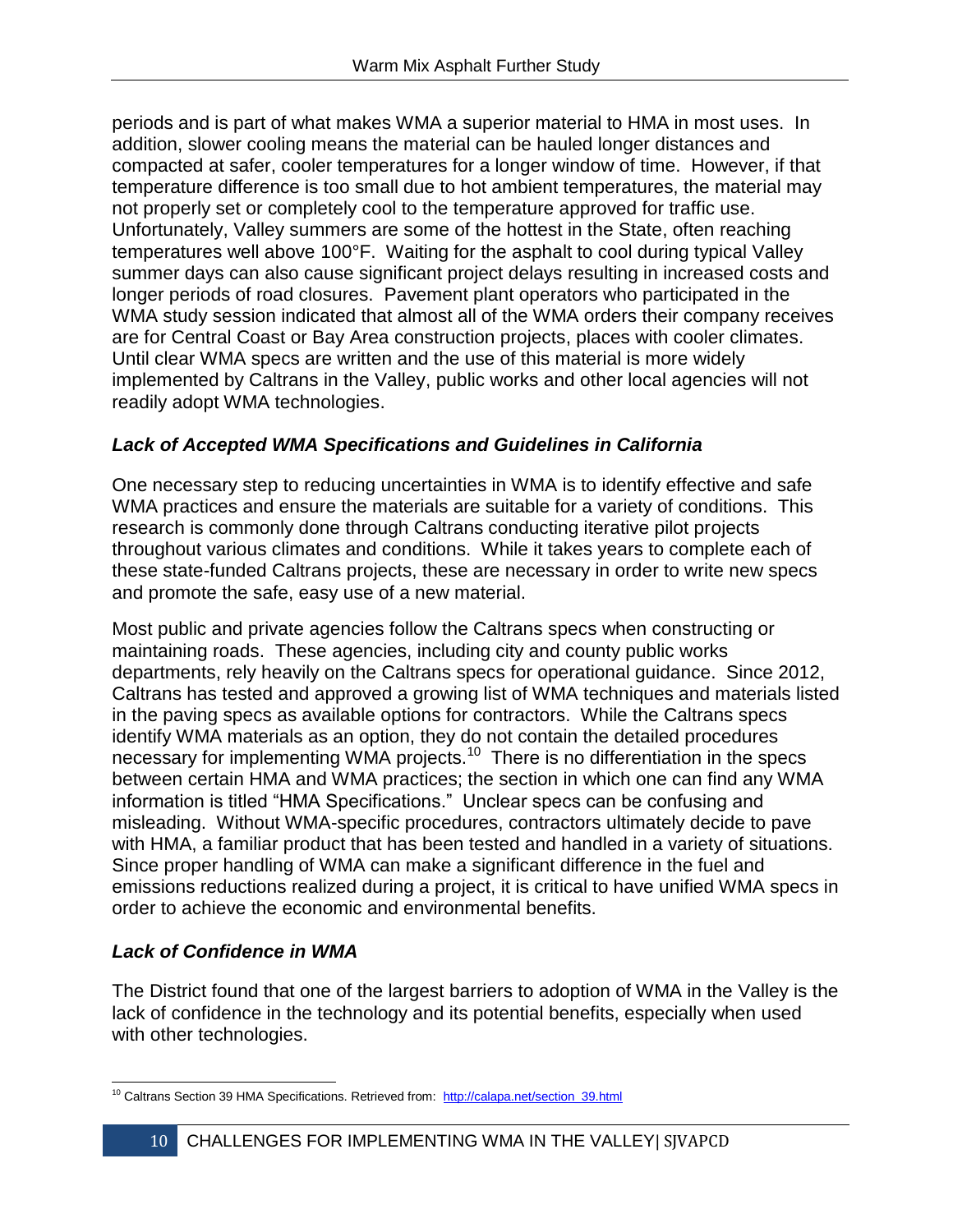As an example, the District learned from stakeholders involved in this study that WMA use could clash with the state mandate that Caltrans use rubberized asphalt. This mandate is derived from a provision in Assembly Bill 338 (Levine) which requires Caltrans to use a minimum of 35% Crum Rubber Asphalt  $(CRA)^{11}$  as paving material. CRA is a HMA mixture in which recycled rubber is added as an aggregate in order to reduce sound (when driving) and increase stability. This technique is cost effective and environmentally friendly due to rubberized asphalt's better aging properties and greater durability.<sup>12</sup> The rubber used in the mixture typically equals 3 recycled tires per ton, which can mean approximately 2,000 recycled tires per lane mile for a road overlay project.<sup>13</sup> While CRA is a green technology, stakeholders attending the District's WMA study meetings voiced concerns over the use of rubber in the WMA mixture until rubberized asphalt is fully understood or exhaustively tested.

These concerns were raised even though Caltrans conducted a large study in conjunction with the UC Pavement Research Center and tested the performance of WMA made with rubberized aggregate. This study reported that there was not a significant difference in performance between rubberized WMA and HMA. However, none of the projects in the UC Pavement study took place in the Valley, which has contributed to the concerns and uncertainties by Caltrans and local contractors regarding the implementation of WMA in this region.<sup>14</sup> Education and outreach regarding these studies about the performance and benefits of WMA may assist in increased use of WMA in the Valley, but ultimately additional pilot tests in Valley locations are necessary in developing WMA specs and instilling confidence in the pavement contractors and regional Caltrans staff.

## *Higher Cost Associated with WMA in the Valley*

The incremental cost of producing WMA is a barrier to production facilities and end users. Mechanical methods for WMA production, like water foaming, require some plant modifications, including adding new equipment and changing production practices, which can lead to high up-front costs associated with WMA production. Similarly, while the use of chemical additives can be accommodated with minimal alteration to existing asphalt plant production technology, the chemicals or materials can be costly and are used in every batch, nonetheless increasing the overall cost of WMA. Additionally, each facility must incur the cost of transition training and education of operators and engineers in order to successfully expand their operation to incorporate WMA. Finally, pavement plants must pay to obtain new permits for any new tanks.

The added costs of WMA production are incorporated in the final cost of the material to the end user.<sup>15</sup> With most Valley agencies operating on a tight budget in low-income

[http://www.acgov.org/sustain/documents/roundtable\\_rubberasphalt\\_gci.pdf](http://www.acgov.org/sustain/documents/roundtable_rubberasphalt_gci.pdf)<br><sup>13</sup> Alamoda County COC Prosectation (2012). Retained the sub-Alameda County COG Presentation (2013). Retrieved From:

<sup>15</sup> Asphalt Pavement Association of Michigan Presentation. Retrieved from[: http://www.apa-mi.org/docs/2013LRW-](http://www.apa-mi.org/docs/2013LRW-WarmMixAsphalt.pdf)[WarmMixAsphalt.pdf](http://www.apa-mi.org/docs/2013LRW-WarmMixAsphalt.pdf)

 $\overline{\phantom{0}}$ <sup>11</sup> AB 338 (Levine) (2005) Retrieved from[: http://www.leginfo.ca.gov/pub/05-06/bill/asm/ab\\_0301-](http://www.leginfo.ca.gov/pub/05-06/bill/asm/ab_0301-0350/ab_338_cfa_20050427_134930_asm_comm.html) [0350/ab\\_338\\_cfa\\_20050427\\_134930\\_asm\\_comm.html](http://www.leginfo.ca.gov/pub/05-06/bill/asm/ab_0301-0350/ab_338_cfa_20050427_134930_asm_comm.html)<br><sup>12</sup> Alamode Count: 0.000427\_134930\_asm\_comm.html

Alameda County COG Presentation (2013). Retrieved From:

[http://www.acgov.org/sustain/documents/roundtable\\_rubberasphalt\\_gci.pdf](http://www.acgov.org/sustain/documents/roundtable_rubberasphalt_gci.pdf)

[http://www.dot.ca.gov/newtech/researchreports/reports/2013/final\\_report\\_task\\_2385c.pdf](http://www.dot.ca.gov/newtech/researchreports/reports/2013/final_report_task_2385c.pdf)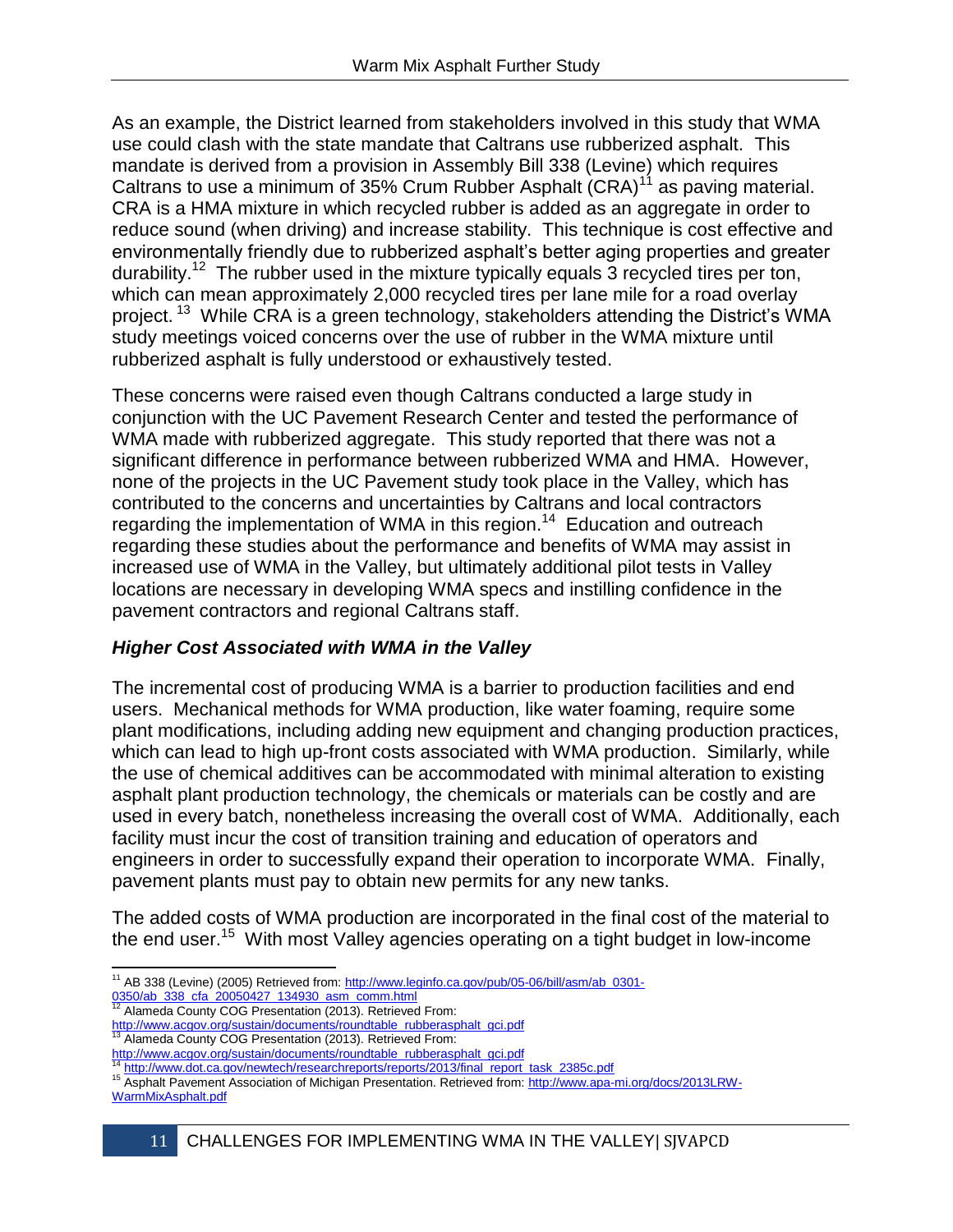communities, it could be difficult for these public entities to choose WMA over conventional HMA when the cost difference is \$0.50-5.00 more per ton. While most Valley operators who participated in this study indicated that they may be able to overcome these incremental costs, they could not do so without an increase in demand.

#### *Low Demand*

Due to uncertainties about the performance, longevity, operational procedures, and associated costs, WMA is not yet widely requested or ordered by asphalt plants. As such, very few Valley asphalt plants produce WMA. Until there is widespread request of the material, pavement plants have very little incentive to begin large-scale WMA production. As long as the demand for WMA remains low, the cost to purchase will be \$0.50-5.00 more per ton than HMA (at an overall \$60-80 per ton). Since contracts for road construction projects go to the lowest bidder, it is difficult for production facilities and contractors to promote WMA use when the competition is selling cheaper material, no matter the other benefits WMA has to offer.

## **VII. FURTHER STUDY FINDINGS**

This study has found that WMA has the potential to reduce emissions by using less fuel and the potential to provide safer conditions by producing less odor and fumes. However, this potential reduction in emissions must be further evaluated given that a number of other factors with respect to implementation may negate and actually increase emissions associated with WMA.

In other states and countries, WMA has shown to be a feasible alternative to HMA and continues to grow steadily due to performance and cost-savings advantages. However, in the Valley, many barriers still remain. Poor paving performance in the Valley's high summer heat, lack of confidence in WMA technology, an insufficient number of pilot projects to support feasibility in the Valley, lack of Caltrans WMA specifications to support proper WMA usage, and not enough demand to provide the needed economies of scale to achieve the identified cost benefits have all hindered widespread adoption of WMA throughout the Valley.

In order to continue evaluating and promoting the use of WMA in the Valley, the District recommends the following:

- 1. **Encourage additional pilot projects to assess viability and life cycle of WMA in the Valley**. Promote and support additional WMA pilot projects in the valley to reduce uncertainty and improve confidence in the performance and benefits (including emissions reductions) of WMA.
- 2. **Encourage Caltrans to further develop WMA specifications**. Encourage Caltrans to develop WMA specs to provide the appropriate guidance to contractors and public work agencies.